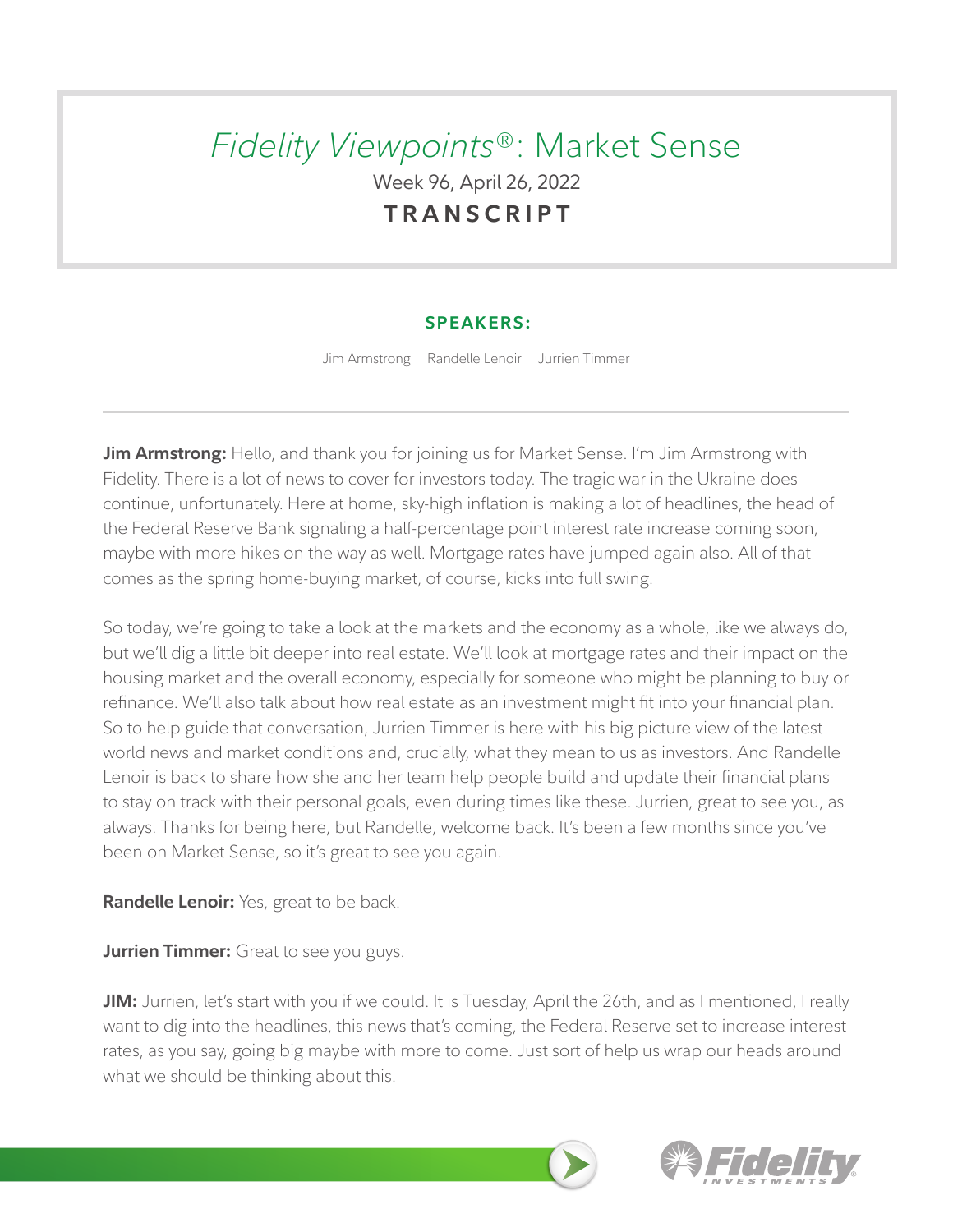**JURRIEN:** Yeah, so it's been obviously an unusual cycle, to say the least. The Fed six months ago was, I think, expecting or the market was expecting the Fed to just gradually return to a—what's considered a neutral policy. Remember, during COVID, the Fed lowered rates to zero. It did \$120 billion per month of asset purchases. And then when the crisis passed, at least economically speaking, that was no longer justified. So the Fed then—what it normally does, it tries to bring policy from highly accommodative back to what is considered neutral, which the market views and the Fed views as at around 2.5% in terms of short term interest rates. But that was six months ago when the inflation story was considered to be transitory. Of course, we all know that it's being a lot more persistent.

Not only have the supply chain bottlenecks persisted, but then we had the Russia/Ukraine conflict on top of that, which created, through sanctions, a whole new set of supply chain bottlenecks, but more in terms of natural resources: natural gas, oil, diesel, corn, wheat, fertilizers, you name it. Now we have, of course, lockdowns in Shanghai and now Beijing where—which obviously, China is a major producer of a lot of stuff that we Americans buy. So the inflation story has become more persistent. And as we all know, the CPI is up 8.5% from a year ago. So that has caused or forced the Fed to kind of use more of a shock therapy, if you will, more of a shock-andawe type of approach.

And if you look at this chart, right, that yellow line was, what we call, the forward curve, the expected path of the Fed six months ago. And you could see a gradual return to something around 2%. Now we have the blue curve, which is a much, much steeper curve to a higher ending point, which we call the terminal rate. Instead of going to 1.2% or 2%, now the market expects the Fed to go above 3%, which would be considered a tight policy, right, if the neutral policy is 2.5%.

So given that the Fed has actually barely even moved its interest rate, right—it's only tightened once by a quarter point back a month ago—just mathematically, if the Fed's going to go from here to over 3% in the next year, it better get on it. And that's why the expectations are that the Fed will go half a point next week when it meets at its next FOMC meeting and possibly, or probably, half point increases from there until it gets to that terminal point. There's a lot of people thinking about: What does that mean? For me, the more important part is where the Fed ends up, not how quickly it gets there because remember, the rate that the Fed actually sets is called the overnight Fed funds rate, which is a rate that banks use to borrow money from against each other from. Not many banks even use that rate anymore.

So what happens these days is that what the Fed signals that it's going to do something and then the bond market does the actual move, which it already has done. You see the black line there. That's the 10 year yield. It went to 3% last week. And it was 1% a year ago. So a lot of movement has already taken place. And that's why next week when the Fed does its big move, it's really just catching up to what's already happening.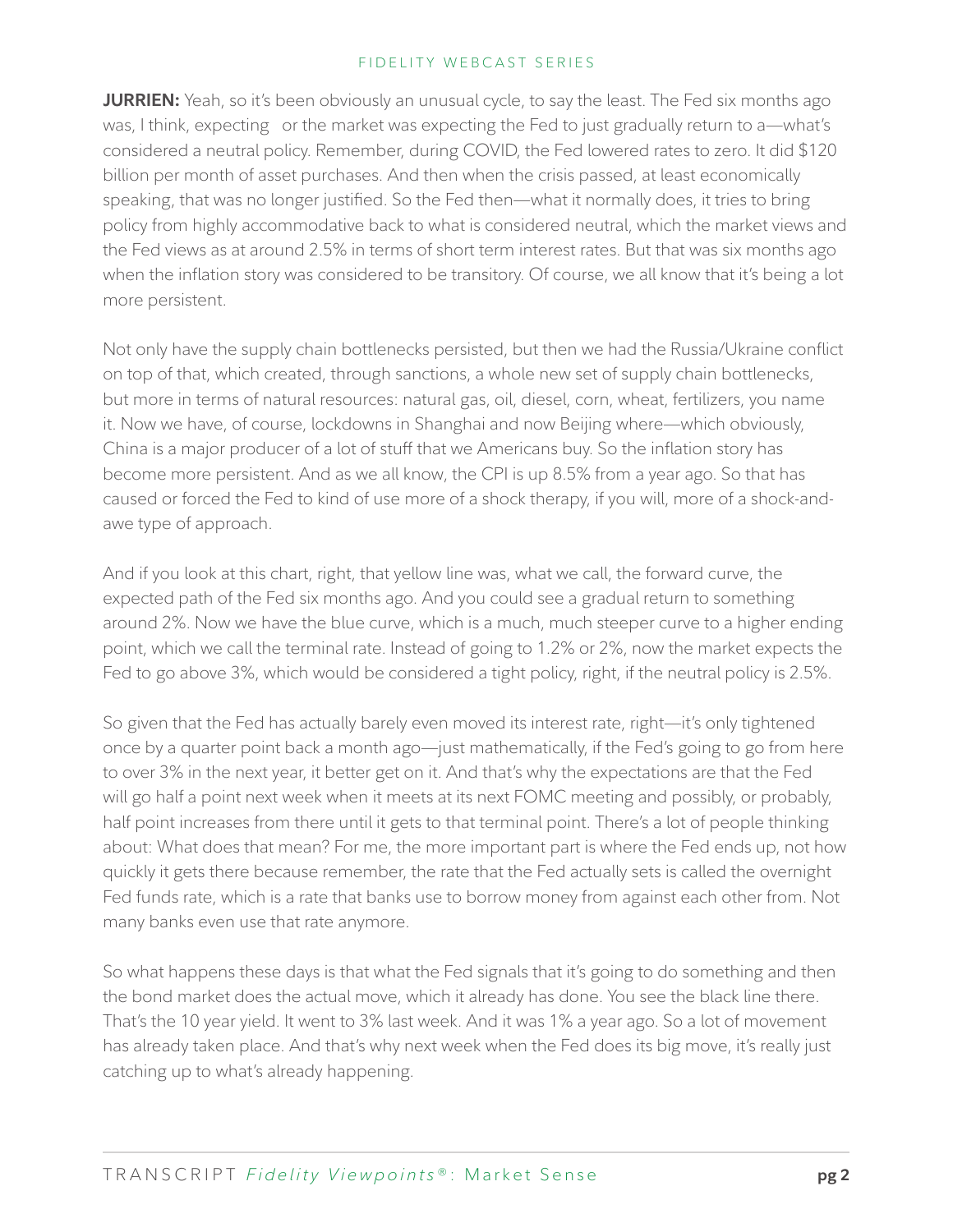**JIM:** Randelle, I would love to bring you into the conversation. You and your team are literally on the front lines talking to investors and clients every day. They're coming to you and your team with the subtext of everything Jurrien's just described, right: the highest inflation we've seen in 40 years. Mortgage rates, in specific, they're above 5%, which is almost out of recent memory for most of us, 5% for a 30 year fixed rate. I'm curious what you and your team are hearing from folks who want to buy or sell, or maybe invest in real estate in this kind of environment, in particular.

**RANDELLE:** Yeah, you're right. Inflation, mortgage rates—there's a lot to consider here, but the bottom-line question is: Can you afford it, right? Can you afford it? So there are a lot of different things that you should be considering here—your income, your amount of a down payment that you can afford, your credit and your credit score, right, and your other debt that you're dealing with at the time—to determine whether or not you can afford it. So a good rule of thumb here is that your total home value that you're looking for should be a maximum of three to five times your annual household income. And your placement on that range from three to five depends on debt, okay? So this is a consideration to make. I'll walk you through all three of them, right?

So let's say you're debt free. First of all, good job. Good job. You're debt free. You should probably consider a house that is no more than five times your annual income, right? But let's say you're like many Americans out here; you're furnishing debt with your income. And let's say the amount of debt that you're furnishing is less than 20% of your income, then maybe you should aim for no more than four times your annual income for the amount of house that you're trying to buy. And let's say you're spending more money to pay down that debt, like more than 20% of your income. You should aim to spend no more than three times your annual income on a home. And that's a good rule of thumb for people to consider, as far as what they can afford.

**JIM:** Before the webcast got started, we were just talking off camera. You were mentioning that, as I call them, real people really are coming in to Fidelity branches and saying, "Hey, I'm curious about buying a house." That blew my mind. I hadn't thought about it because, again, as Jurrien was laying out, mortgage rates are high, home prices themselves are high. What's really driving people's interest in real estate right now do you think?

**RANDELLE:** Yeah. I think one thing to consider here is that we always think that different changes in the market will drive people away from buying homes, but people still want homes. People are still having families. People still want more space. People still want to move from the city out to the suburbs. They want a backyard. All of these things are still happening. And like you mentioned before, springtime is just the time that it tends to be on people's minds. So, yeah, people are coming in quite often to talk about whether or not they can afford to buy a home right now.

**JIM:** When they do come in with those questions, Randelle, what do you sort of suggest? Any rules of thumb for folks who might want to be better prepared as they get ready for a move?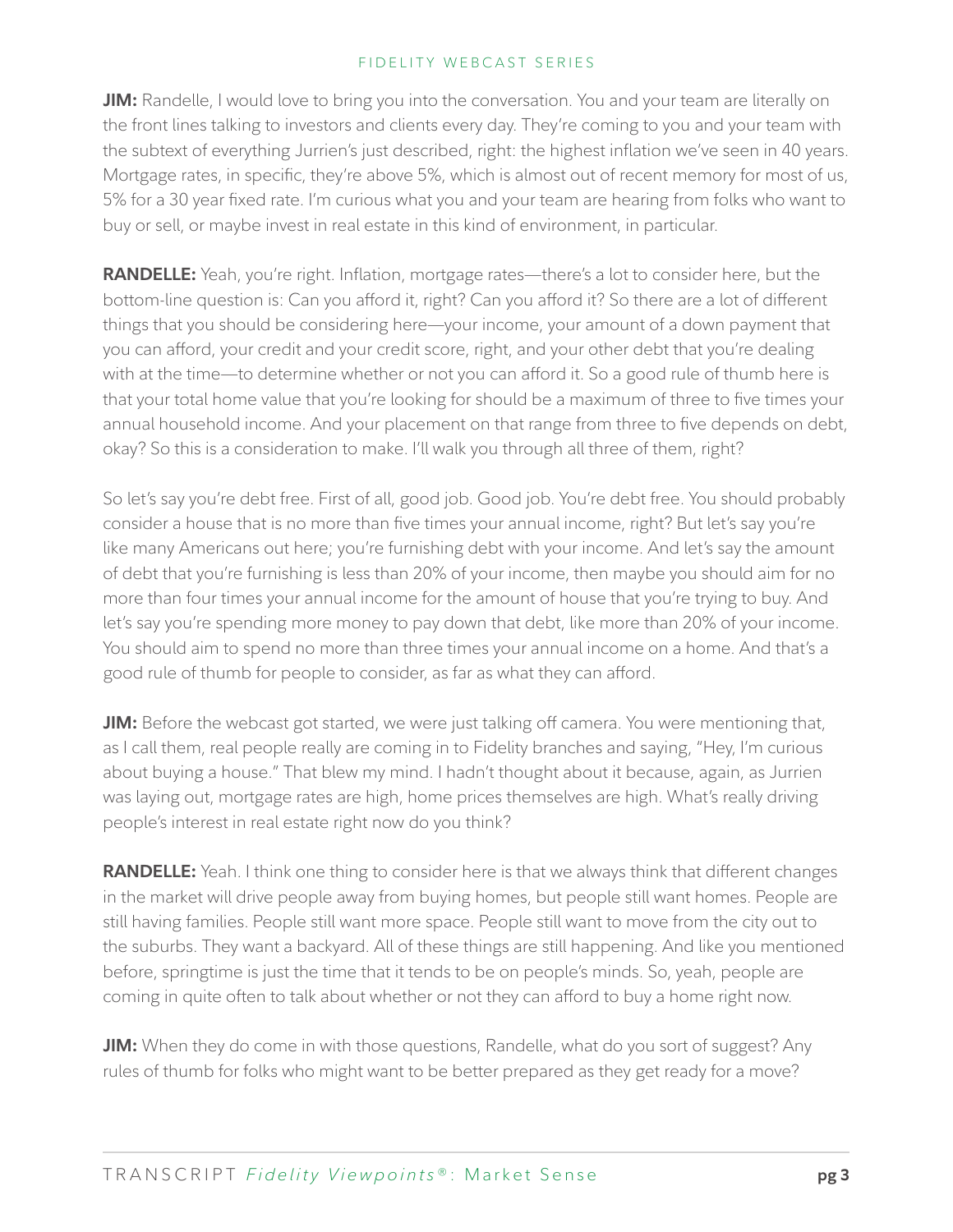**RANDELLE:** Yeah. So lenders are often looking at your debt to income ratio, which is your monthly amount that you're paying, you know, to pay down your debt and your income -divided by your income, sorry. So that's your debt to income ratio. Now, lenders—it depends on the lender—but lenders usually want to see this no more than anywhere from 36% to 42%, right?

You're considering, again, affordability. Especially in this environment with inflation, it's really important to make sure that you're considering how much you can afford with your home and other things that are going on right now, like the amount that it takes to fill up your car, the gas tank, right now, the amount it takes for you to buy groceries, even your favorite streaming service, right? All of these costs need to be taken into account when you're considering your budget and how much that you can afford. And, again, don't forget about the long term important things as well when you're considering your budget: saving for retirement, saving for those long term healthcare costs, and for college. So all of this goes into how you approach a lender.

**JIM:** Love it—thanks for that. Jurrien, I'd love to get your historical perspective, if I could, here. I know you've done some thinking about inflation and home prices going back in time. And going back in time to 2007, 2008, 2009, not the most awesome time to be in the housing market. Lots of people remember some hard days back then.

**JURRIEN:** Yes. Back then, of course, people were—how do we call it—they were monetizing the equity in their homes, right? Remember in '06, '07, '08, we had pretty shady underwriting standards, or underwriting practices, happening in the mortgage market—mortgage underwriters originating mortgages to people who maybe couldn't afford as much. And what Randelle said about, kind of, these guidelines is very important. But people had equity. They had extra equity that they hadn't borrowed against in their home and then they got equity lines of credit on top of their first mortgages. They got second mortgages, HELOCs.

I don't see any evidence of the system being stretched like that this time, but COVID has changed the economy, right? People have much more flexibility of how they work. You know, many—most people are back to work. Actually, there's a lot more job openings than job seekers. So it's a very tight labor market. And that also feeds into what Randelle is saying that even if your mortgage costs should be seen as a percentage of your income, if the income is going up, then you can afford more, right? So when we think about mortgage rates—and you see that in the purple line here—they've gone from about 3% a year ago to 5% or higher now, but we need to see that in context of what people are earning, right? So if your earnings are going up, you can afford a higher rate.

But we do have kind of a perfect storm here because if you look at the top panel, that's the actually change in home prices, and they're up about 20%, 30%, since the lockdowns began. And for a while, until a few months ago, you had a surge in home prices, but you still had very, very low mortgage rates. So that still kind of worked. Now you have higher mortgage rates on top of higher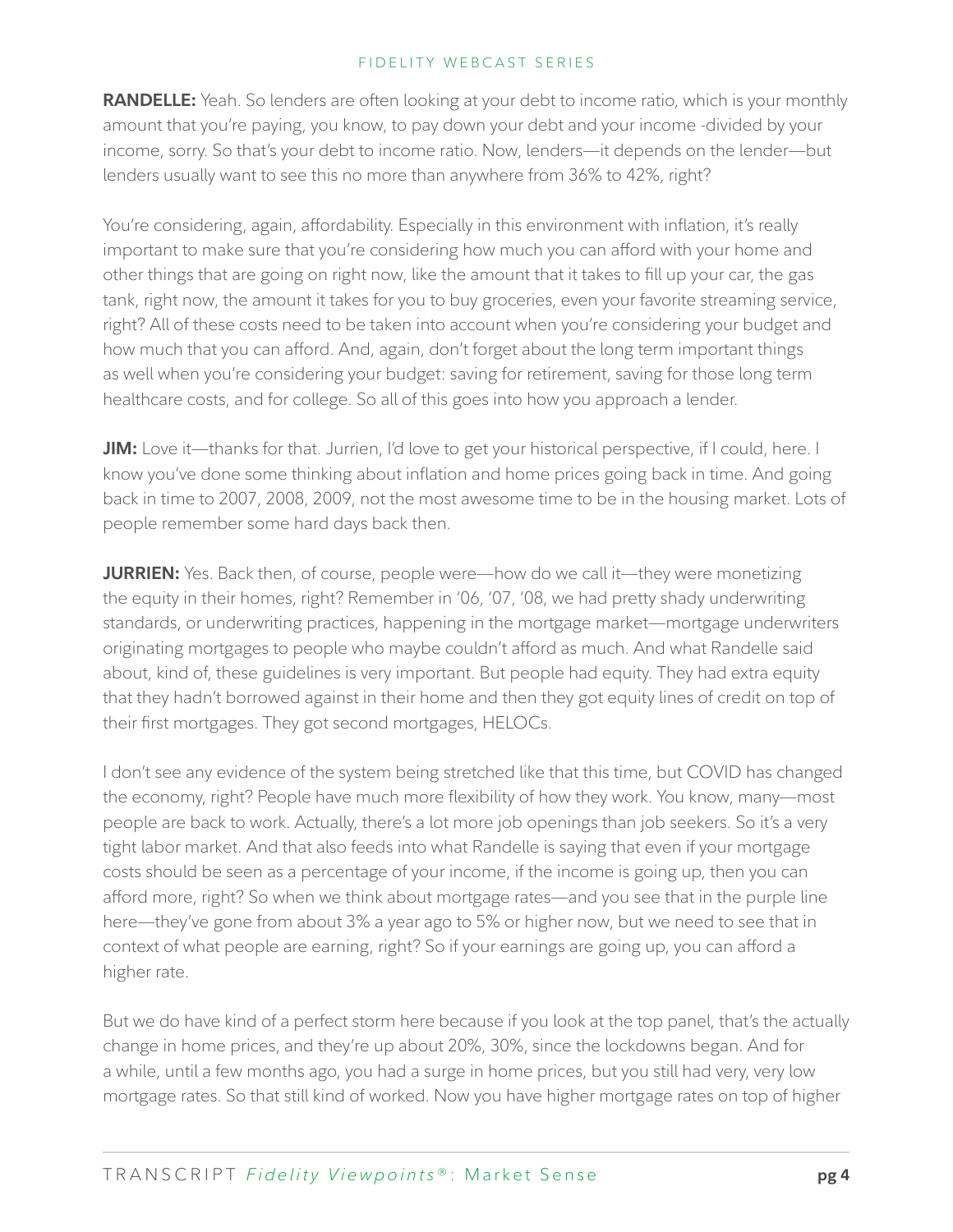home prices, and that's a different dynamic. And now in parts of the country, homes are being built very quickly.

So there will be an increased supply, which hopefully will kind of correct that market dynamic, but that doesn't happen in all parts of the country. Certainly, the parts that we're coming from, there's only so much space to build new houses. So I think it depends on where you live. But as Randelle said, demographically, things are changing because of COVID and people have more freedom to live where they want. And I think the areas that are more interesting or more affordable in terms of homes will get played out that way.

**JIM:** Randelle, maybe you can build on that idea just a little bit, what Jurrien just described: the situation of, perhaps, potential homebuyers or movers having a little bit less buying power, potentially, certainly dealing with higher prices and higher mortgage rates. What might you suggest for buyers to just sort of put themselves in the best possible position given those maybe unfavorable circumstances?

**RANDELLE:** Yeah, absolutely. Well, first thing, you want to make sure you have a good handle on your credit before you approach any lender for a pre approval. Mistakes happen. So make sure you check your credit report. Make sure everything's up to date and as accurate as possible before you have that conversation. The second thing is: You want to make sure that your credit score is as high as possible. The difference in a good credit score could really mean thousands or more money over time that you're spending above what you might otherwise if you had a less favorable credit score. So get your credit score as high as possible. That helps make sure that you get a good rate.

Another way to consider getting a good rate is how much of a down payment that you can afford. So if you can afford a larger down payment, that is a good way to approach the lender in the pre approval process and get an optimal rate for this home that you're looking for. And a lot of what's going on right now, what Jurrien mentioned, the housing market's hot in a lot of places. People are buying homes. They're paying way above the asking price. There are all cash offers going on. I mean, it's a lot going on out there. So you have to consider whether or not you can compete in that market. And if you can't, maybe you should consider a lower price range home when you're approaching this conversation.

**JIM:** I want—yeah, that's really good advice, exactly. This might not be the time, ultimately, so you have to make a really strategic decision. I want to ask you to pivot a little bit, Randelle. We've talked up to this point for folks largely maybe thinking about buying their first home or relocating, moving to a bigger or downsizing to a smaller home. How about folks who want to look at real estate as a pure investment, maybe folks who think it could be potentially a hedge during inflationary times like these? So what advice would you have for someone who's maybe not necessarily looking to move in but looking for real estate as an investment?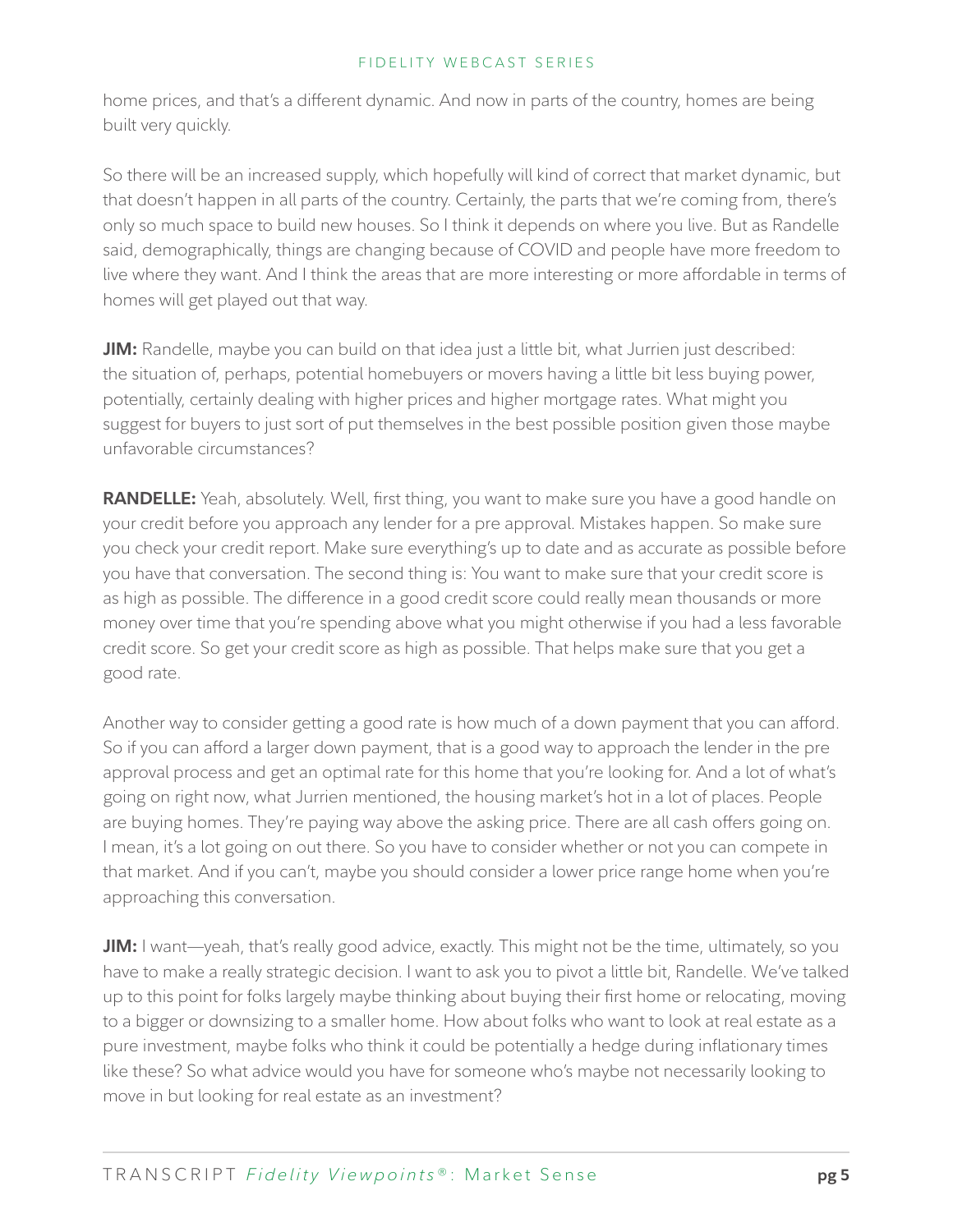**RANDELLE:** Yeah, absolutely. So this option's available for many investors in their investment accounts: real estate stocks or Real Estate Investment Trust. We also call those REITs. These may do well when there's higher inflation that's pushing up the price of real estate assets. So what a REIT is: It's the company that owns, operates, or finances income producing properties, properties like apartment buildings, hotels, real estate centers—those types of properties that produce that steady income potential. So that's what a REIT is. Now, this sounds attractive in certain markets, but the market's always subject to change. Storms come. None of us have a crystal ball about what's coming up, so we still truly believe that diversifying is the key to success.

And I can talk a little bit about actual real estate here. I would love for people to consider that the house that you buy to live in may not traditionally be something that we consider an asset or an investment, right? You should buy a home because you want to enjoy it. Now, if you buy a home, of course, the price can go up and you can sell it for more than you spent, like if you made some money on paper, but sometimes the real cost—you consider the maintenance and the taxes that you pay to purchase that home—it ends up being a wash sometimes. So, again, if you're approaching this as a purchase for something for you to live in, I wouldn't necessarily consider that an investment, right? The home that you're living in, you should buy it for enjoyment.

However, when you think about buying something as an investment property, a physical investment property, there are three things that you should really consider. It takes a little expertise to know how to approach the market, right? There are a lot of different components that go into that, like housing costs in the trend of those costs, like Jurrien was talking about, the rates. Are people moving into that area? Are people moving out? What types of real estate are they looking for? These are all things that take a little expertise—probably a lot of expertise, right—for you to do successfully.

Effort—to be a landlord takes a little effort, right? You're going to be making those plumbing calls late at night and then dealing with tenants, right, or you can hire it out, right? You can pay a little extra money, but it takes effort. Lastly, it takes time. It takes time. Do you have the time to invest in something long term to see it through? So those are the considerations that I would invite people to consider when they're thinking about getting into an investment property. Of course, it's a great way to get some passive income, but if you don't have the expertise or you lack the effort or you lack the time, maybe it's a good time to talk to your financial consultant or financial planner and really approach how this looks for your situation. There's options for everybody, right?

**JIM:** Yeah, I know, I think that's the bottom line, right, is that no one investment fits everybody. Whatever fits you is pretty much unique to you and your circumstances, your risk tolerance, your timeline. So all of that is really well said. Thank you for that, Randelle. Hey, Jurrien, with a couple minutes left, one final question for you about, sort of, inflation writ large. Maybe get a little bit into the headspace of us as a collective here. Inflation's hot right now, right? That can get people fearing or anticipating ever increasing inflation. That worry about the future has the potential to affect what's happening right now. I mean, is that a real fear?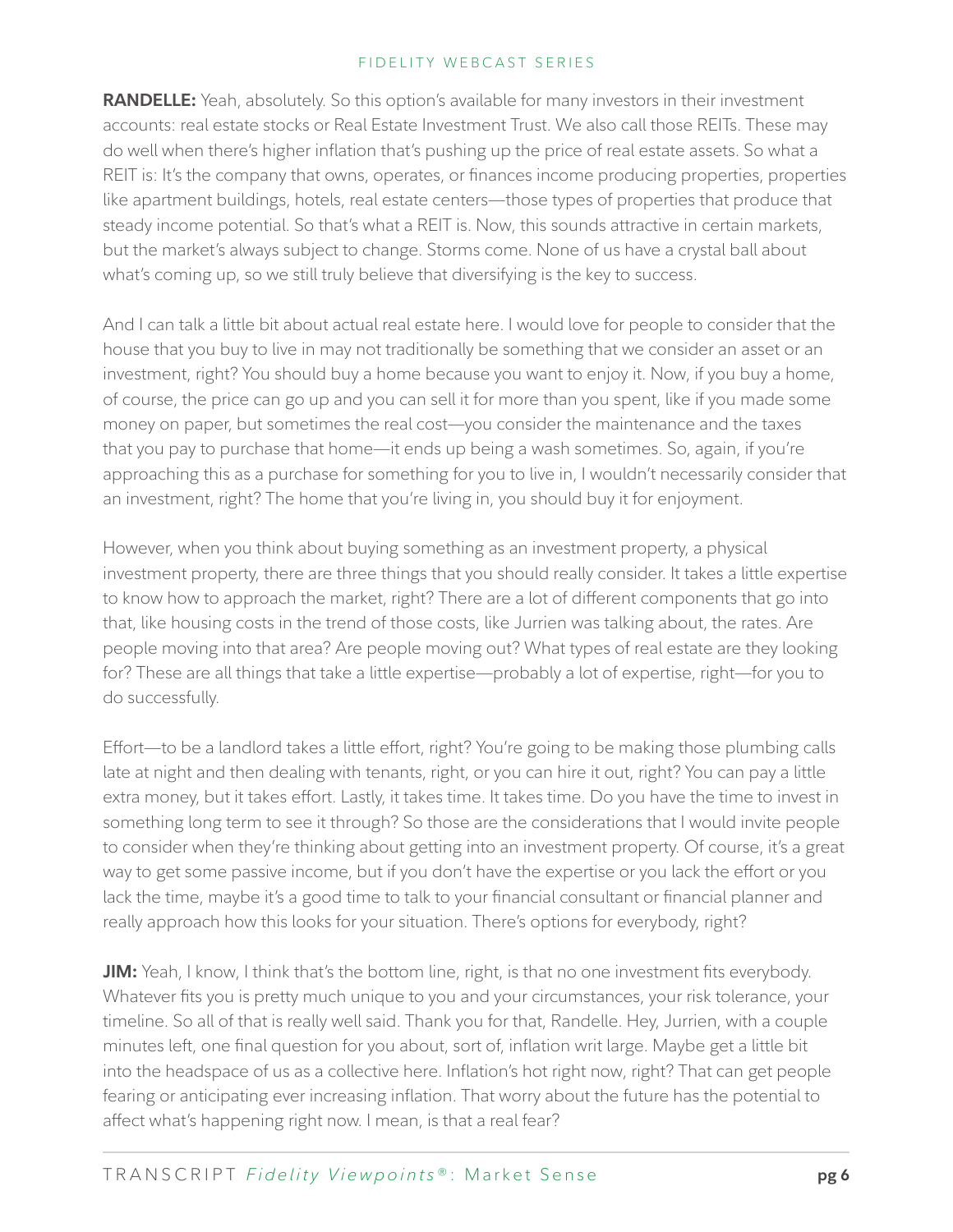**JURRIEN:** Yes. So inflation usually starts as a tangible something, a shock, right? Think about the oil embargo of the '70s, the supply chain bottlenecks, this time, Russia/Ukraine. But the risk is that the longer it persists, the more it becomes a feedback loop on itself, right? So remember—well, not all of us were around in the '70s, but what happened in the '70s was people started to change their behavior because they expected inflation to persist. Then, you know—and back then, about a quarter of the workforce was unionized.

So through cost-of-living adjustments, there was a lot of collective bargaining going on. And people got those expected inflation changes built into their wages, which, of course, is a good thing. But for the Fed, I think this is kind of the main risk right now. We know that part of the inflation story is transitory because the base effects start to wane. So I don't think anyone expects inflation to be 8% at the end of this year the way it is right now. Maybe it's at 5% or even 4% a year from now, so you will get some improvement there.

But I think what the Fed is concerned about and what we all should be concerned about is that if the psychological impact starts to feed on itself and people start to change their behavior because they expect this to continue, then I think for the Fed, it will be more difficult to put the genie back in the bottle in terms of inflation. And one way that I follow this is in this chart. This is a very esoteric inflation indicator, but it's the five-year/five-year forward TIPS breakeven, which is what the market expects inflation to be five years from now for the next five years. I mean, who makes this stuff up, right? But anyway—

**JIM:** That's why we look to you. We look to you for this.

**JURRIEN:** It's a very long term expectation for inflation—

# **JIM:** Okay.

**JURRIEN:**—that accommodates for all the bottlenecks and all the base effects that we're seeing now. You can see that that's starting to move up a little bit, and I think that's going to be an important factor to consider when we wonder when is all the red on our screens going to end, which is when the Fed is going to kind of declare victory over inflation.

**JIM:** Got it, okay. So plenty to follow up with you on over the coming weeks and months, as always, so thanks for that. And, Randelle, thanks for joining us again this week. For those faithful viewers in the audience, Leanna Devinney will be back next week. Also, for folks in the audience, if you've got questions about making a financial plan or staying on track, just remember that Fidelity can certainly help you with that. You can always call us, go online, download our app, take us with you on a mobile device, and begin to learn more that way by asking questions digitally. Again, huge thanks to Fidelity's Jurrien Timmer and Randelle Lenoir. Next week, we'll take another fresh look at the news, the markets, and how it's all affecting your money. We hope to see you then.